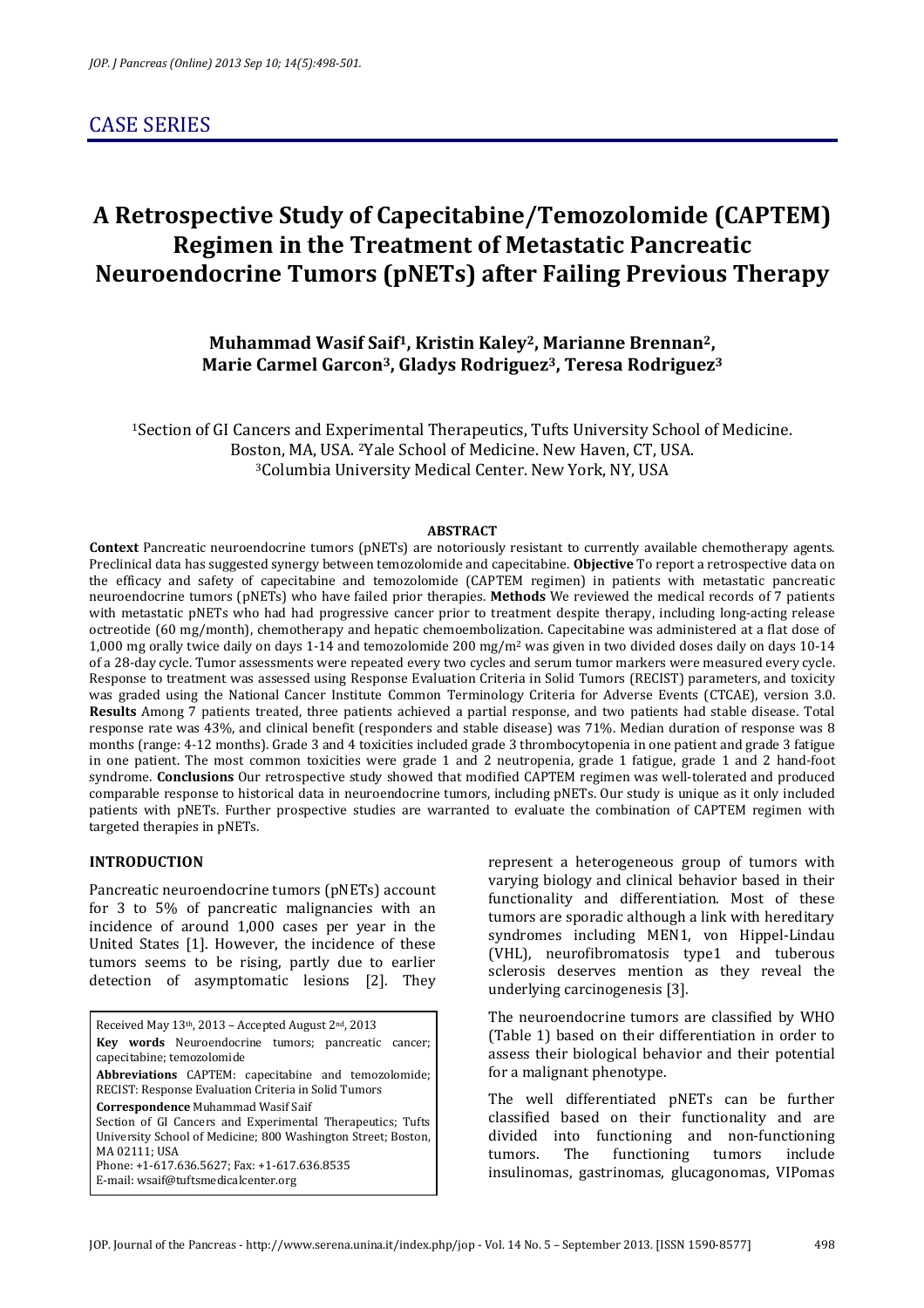**Table 1.** WHO 2010 classification of neuroendocrine tumors.

| <b>Differentiation</b>       | Grade                     | Mitotic rate     | Ki-67     | <b>Classification</b>                         |  |
|------------------------------|---------------------------|------------------|-----------|-----------------------------------------------|--|
| <b>Well differentiated</b>   | Low grade $(G1)$          | $<$ 2 per 10 HPF | $< 3\%$   | Neuroendocrine tumor, grade 1                 |  |
|                              | Intermediate grade $(G2)$ | 2-10 per 10 HPF  | $3 - 20%$ | Neuroendocrine tumor, grade 2                 |  |
| <b>Poorly differentiated</b> | High grade $(G3)$         | >20 per HPF      | $>20\%$   | Neuroendocrine carcinoma, grade 3, small cell |  |
|                              |                           |                  |           | Neuroendocrine carcinoma, grade 3, large cell |  |

and somatostatinomas. The non-functioning tumors are more frequent and account for almost 60% of these tumors.

Unresectable pNETs have a poor prognosis with a median survival of 24 months with distant metastatic disease [2]. pNETs are notoriously resistant to currently available chemotherapy agents [4]. Streptozocin based regimens, including streptozocin-doxorubicin and streptozocin-5-FU, have shown efficacy in the past but come with the burden of toxicity and cumbersome regimens [5]. Recently, the oral alkylating agent temozolomide has emerged as a promising agent in this setting. A phase II trial consisting of the combination of temozolomide and thalidomide demonstrated an objective response rate of 45% in pNETs versus only 7% in metastatic carcinoid tumors [5]. Another study combined temozolomide with bevacizumab yielded a response rate of 24% [6]. *In vitro* studies have suggested a synergistic activity with the combination of capecitabine, an oral form of 5-FU, with temozolomide [7]. The data also suggests that the synergy is dependent on the sequence of how the drugs are administered. It requires that temozolomide be administered after exposure of neuroendocrine tumor cells to capecitabine. Investigators believe that this synergy is due to depletion of the DNA repair enzyme, methylguanine DNA methyltransferase (MGMT) by capecitabine, thereby potentiating the effect of temozolomide [8]. These *in vitro* data have been supported by clinical reports that demonstrated high objective response rates with CAPTEM in patients with metastatic neuroendocrine tumor [9, 10].

Inspired by these data, CAPTEM regimen has been explored in metastatic neuroendocrine tumor patients. We here report a retrospective data on seven patients with metastatic low- and intermediate-grade pNETs, who were treated with a modified regimen as detailed below.



**Figure 1.** Schema of CAPTEM regimen.

#### **PATIENTS AND METHODS**

We conducted a retrospective chart review of patients with advanced neuroendocrine tumors. We selected patients with metastatic pNET who had progressive cancer prior to treatment despite therapy, including long-acting release octreotide (60 mg/month; Sandostatin LARTM, Novartis Pharmaceuticals Co., East Hanover, NJ, USA). We identified 7 patients who were treated with the CAPTEM regimen between 2006 and 2013. Pharmacy database was done to indicate patients for who were treated with CAPTEM for PTENs during this period. Review of electronic charts was performed. The data including age, sex, diagnoses, dose of CAPTEM, and CT scan results were collected. Patients received capecitabine at a flat dose of 1,000 mg orally twice daily on days 1-14 and temozolomide 200 mg/m2 in two divided daily doses on days 10-14 of a 28-day cycle (Figure 1). Ondansetron 8 mg was prescribed before each dose of temozolomide. Doses were adjusted to minimize the number of tablets required.

Imaging was performed every two cycles, and serum tumor markers were measured every cycle. Response to treatment was assessed using Response Evaluation Criteria in Solid Tumors (RECIST) parameters [11], and toxicity was graded using the National Cancer Institute Common Terminology Criteria for Adverse Events (CTCAE), version 3.0 [12]. Progression-free survival was defined as time from initiation of treatment until disease progression or death. Overall survival was defined as time from initiation of treatment until death or last known follow-up.

## **RESULTS**

We identified 7 patients (4 males and 3 females) with metastatic pNET (low- and intermediategrade) who were treated with CAPTEM (Table 2). The time from diagnosis until onset of treatment with CAPTEM ranged between 1 year and 3.5 years. All patients had evidence of disease progression before initiation of treatment with CAPTEM. The chemotherapeutic agents previously used included doxorubicin, streptozocin, cisplatin and gemcitabine.

This CAPTEM regimen was generally well tolerated. Grade 3 and 4 toxicities included only grade 3 thrombocytopenia in one patient and grade 3 fatigue in one patient. The most common toxicities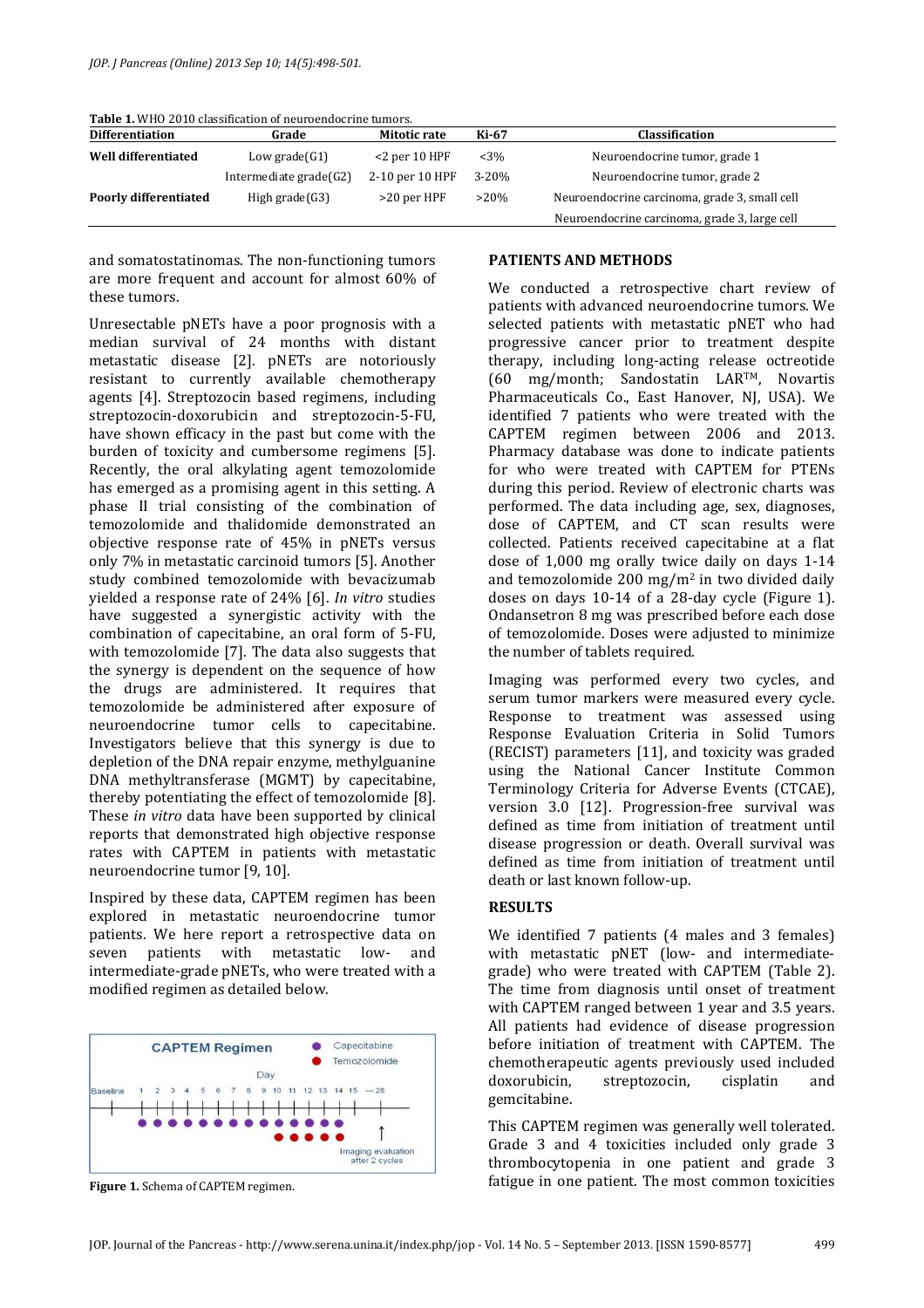were grade 1 and 2 neutropenia, grade 1 fatigue, grade 1 and 2 hand-foot syndrome. There were no grade 4 toxicities, hospitalizations, opportunistic infections or deaths. Two patients required dose reductions because of grade 2 hand-foot syndrome.

Using RECIST parameters, three patients achieved a partial response, and 2 patients had stable disease. Total response rate was 43%, and clinical benefit (responders and stable disease) was 71%. Median duration of response was 8 months (range: 4-12 months). Median progression-free survival was 12 months (range: 10-16 months). Median overall survival was 24 months, with three patients still living.

## **DISCUSSION**

The only potential cure for localized pNET is surgical resection. Until recently, the only standard option for advanced disease was a somatostatin analogue, most commonly used in only functional tumors to control symptoms associated with the carcinoid syndrome. It was the PROMID study, a prospective, randomized placebo-controlled study which demonstrated a median time to tumor progression of 14.3 months in the long-acting release (LAR) octreotide group *versus* 6 months with the placebo group [13]. The overall survival benefit was limited by crossover of patients in the placebo group to octreotide LAR at tumor progression. As expected, octreotide LAR did not produce significant tumor regression. More recently, two new drugs, everolimus and sunitinib, were approved by FDA for the treatment of advanced pNETs [14]. Everolimus, a mammalian target of rapamycin (mTOR) inhibitor, improved progression-free survival when compared to placebo: median 11.4 months *versus* 5.4 months, respectively. Analysis of secondary endpoints showed a response rate by RECIST criteria of 5% in

| <b>Table 2.</b> Characteristics of the 7 patients enrolled. |  |
|-------------------------------------------------------------|--|
|-------------------------------------------------------------|--|

| Age (years)                            | Range: 46-70<br>Mean: 56 |                          |  |
|----------------------------------------|--------------------------|--------------------------|--|
| Male: female ratio                     |                          | 4:3                      |  |
| ECOG performance status:               |                          |                          |  |
| PS <sub>0</sub>                        |                          | 1                        |  |
| <b>PS1</b>                             |                          | 4                        |  |
| PS <sub>2</sub>                        |                          | $\overline{\mathcal{L}}$ |  |
| <b>Previous chemotherapy</b>           |                          | 4                        |  |
| Previous chemo regimens                | Range: 1-3<br>Median: 2  |                          |  |
| <b>Previous TAE/TACE</b>               | 4                        |                          |  |
| <b>Resection of primary tumor</b>      | 1                        |                          |  |
| <b>Hepatic cytoreduction</b>           | 0                        |                          |  |
| KI-67 index:                           |                          |                          |  |
| $5 - 10%$                              |                          | 3                        |  |
| $< 5\%$                                |                          | 4                        |  |
| TAE:<br>embolization;<br>transarterial | TACE:                    | transarterial            |  |
| chemoembolization                      |                          |                          |  |

patients who received everolimus. Sunitinib, a multi-tyrosine kinase inhibitor, demonstrated an improved progression-free survival when compared to placebo: median 11.4 months *versus* 5.5 months, respectively [15]. In addition, there was a 9.3% tumor response rate in patients treated with sunitinib [16].

Our unique dosing of CAPTEM resulted in a well tolerated oral regimen with a good safety profile in this retrospective review. Though the number of patients is small, it triggers interest for future studies. The toxicity profile is also superior to chemotherapy regimens, in particular those observed with streptozocin-based regimens. Future prospective trials should assess temozolomide monotherapy versus CAPTEM to test the hypothesized synergy between these two agents. In addition, a randomized study comparing temozolomide *versus* streptozocin-based regimens should be considered too in order to establish a standard of care for this disease. We also suggest that CAPTEM offers a viable option with potential for a high rate of response in a neoadjuvant therapy for locally advanced, unresectable pNETs.

**Conflict of interest** The authors have no potential conflict of interest

#### **References**

2. Yao JC, Hassan M, Phan A, Dagohoy C, Leary C, Mares JE, et al. One hundred years after "carcinoid": epidemiology of and prognostic factors for neuroendocrine tumors in 35,825 cases in the United States. J Clin Oncol 2008; 26:3063-72. [PMID 18565894]

3. Stevenson R, Libutti SK, Saif MW. Novel agents in gastroenteropancreatic neuroendocrine tumors. JOP. J Pancreas (Online) 2013; 14:152-4. [PMID 23474560]

4. Oberstein PE, Remotti H, Saif MW, Libutti SK. Pancreatic neuroendocrine tumors: entering a new era. JOP. J Pancreas (Online) 2012; 13:169-73. [PMID 22406593]

5. Cheng PN, Saltz LB. Failure to confirm major objective antitumor activity for streptozocin and doxorubicin in the treatment of patients with advanced islet cell carcinoma. Cancer 1999; 86:944-8. [PMID 10491519]

6. Kulke MH, Stuart K, Enzinger PC, Ryan DP, Clark JW, Muzikansky A, et al. Phase II study of temozolomide and thalidomide in patients with metastatic neuroendocrine tumors. J Clin Oncol 2006; 24: 401-6. [PMID 16421420]

7. Kulke MH, Stuart K, Earle CC, Bhargava P, Clark JW, Enzinger PC, et al. A phase II study of temozolomide and bevacizumab in patients with advanced neuroendocrine tumors. J Clin Oncol 2006; 24(18S): Abstract 4044.

8. Murakami J, Lee YJ, Kokeguchi S, Tsujigiwa H, Asaumi J, Nagatsuka H, et al. Depletion of O6-methylguanine -DNA methyltransferase by O6-benzylguanine enhances 5 -FU cytotoxicity in colon and oral cancer cell lines. Oncol Rep 2007; 17:1461-7. [PMID 17487405]

<sup>1.</sup> Dimou AT, Syrigos KN and Saif MW. Neuroendocrine tumors of the pancreas: what's new. Highlights from the "2010 ASCO Gastrointestinal Cancers Symposium". Orlando, FL, USA. January 22-24, 2010. JOP. J Pancreas (Online) 2010; 11:135-8. [PMID 20208321]